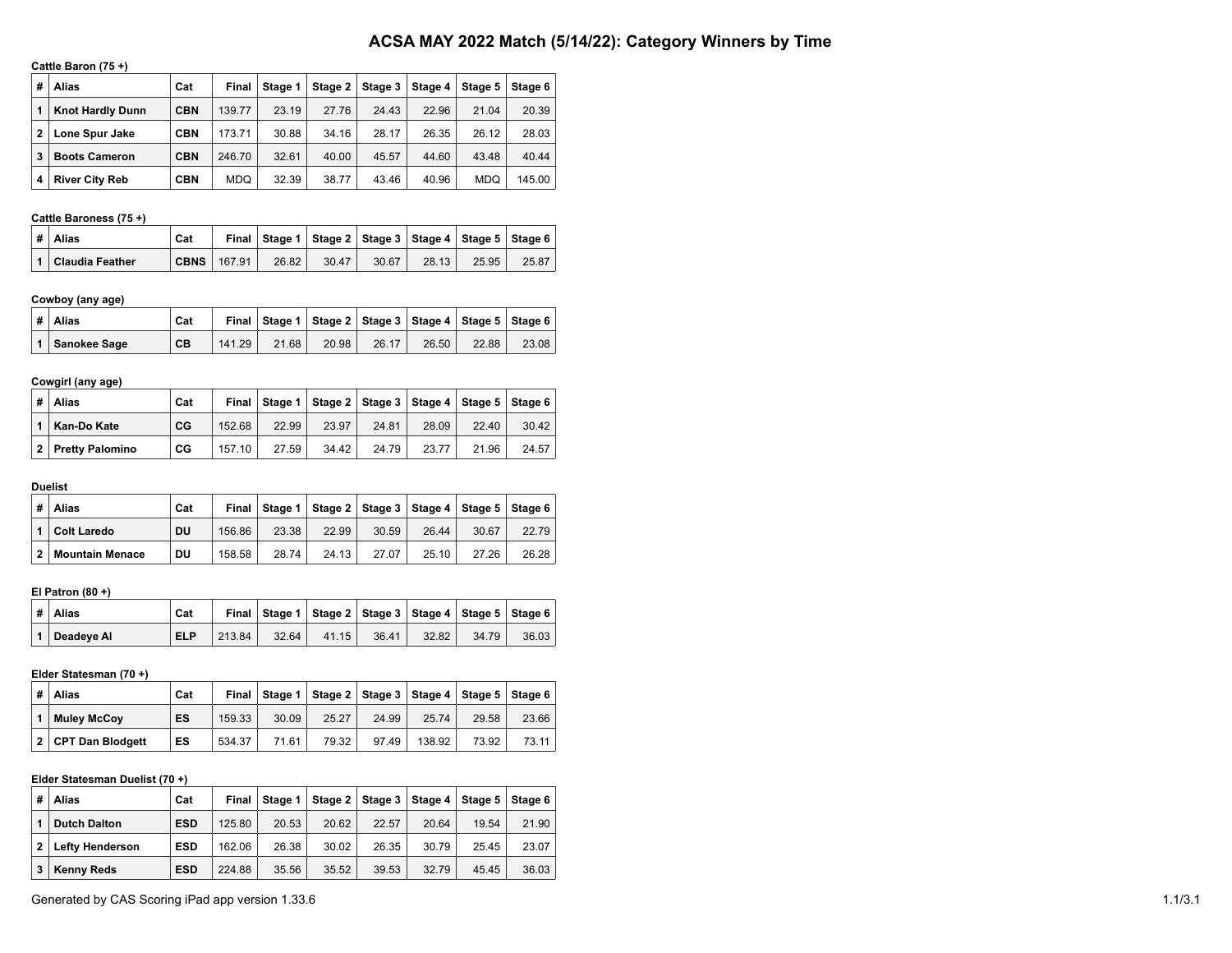# **ACSA MAY 2022 Match (5/14/22): Category Winners by Time**

#### **Frontier Cartridge**

| ∣# ∣Alias        | Cat |        |       |       |       |       |       | Final   Stage 1   Stage 2   Stage 3   Stage 4   Stage 5   Stage 6 |
|------------------|-----|--------|-------|-------|-------|-------|-------|-------------------------------------------------------------------|
| 1   Roscoe Civde | FC  | 224.80 | 36.45 | 36.95 | 41.79 | 38.54 | 32.78 | 38.29                                                             |

## **Frontier Cartridge Duelist**

| # | Alias                 | Cat        | Final  | Stage 1 | Stage $21$ | Stage 3 | Stage 4 | Stage 5 | Stage 6 |
|---|-----------------------|------------|--------|---------|------------|---------|---------|---------|---------|
|   | <b>Bender</b>         | <b>FCD</b> | 188.66 | 28.38   | 26.97      | 35.40   | 28.17   | 44.07   | 25.67   |
| 2 | Larsen E. Pettifogger | <b>FCD</b> | 211.84 | 32.30   | 39.05      | 38.01   | 35.64   | 30.83   | 36.01   |
| 3 | Judah Macabee         | <b>FCD</b> | 238.28 | 41.13   | 43.51      | 43.17   | 39.94   | 34.10   | 36.43   |
| 4 | Cad                   | <b>FCD</b> | 268.22 | 41.60   | 41.09      | 43.79   | 45.57   | 41.64   | 54.53   |

# **Frontier Cartridge Gunfighter**

| # | Alias              | Cat        |        |       |       | Final   Stage 1   Stage 2   Stage 3   Stage 4   Stage 5   Stage 6 |       |       |       |
|---|--------------------|------------|--------|-------|-------|-------------------------------------------------------------------|-------|-------|-------|
|   | <b>Earl Brasse</b> | <b>FCG</b> | 208.67 | 36.60 | 29.25 | 36.51                                                             | 29.01 | 34.52 | 42.78 |
|   | 2 Lou Graham       | <b>FCG</b> | 290.93 | 47.10 | 67.08 | 36.03                                                             | 39.27 | 36.12 | 65.33 |

#### **Grand Dame (70 +)**

|                | ∣# ∣Alias         | Cat |        |       | Final   Stage 1   Stage 2   Stage 3   Stage 4   Stage 5   Stage 6 |       |       |       |       |
|----------------|-------------------|-----|--------|-------|-------------------------------------------------------------------|-------|-------|-------|-------|
| $\overline{1}$ | <b>Miss Becky</b> | GD  | 216.30 | 29.76 | 30.78                                                             | 34.30 | 43.12 | 32.88 | 45.46 |

## **Gunfighter**

| $\vert$ # $\vert$ Alias<br>Cat |        |       | Final Stage 1   Stage 2   Stage 3   Stage 4   Stage 5   Stage 6 |       |       |       |       |
|--------------------------------|--------|-------|-----------------------------------------------------------------|-------|-------|-------|-------|
| 1 Champ<br><b>GF</b>           | 216.10 | 31.25 | 23.52                                                           | 41.97 | 41.46 | 31.40 | 46.50 |

## **La Patrona (80+)**

| ∣# ∣Alias         | Cat        |        |       | Final   Stage 1   Stage 2   Stage 3   Stage 4   Stage 5   Stage 6 |       |       |       |       |
|-------------------|------------|--------|-------|-------------------------------------------------------------------|-------|-------|-------|-------|
| 1   Ramblin' Rose | <b>LPA</b> | 242.61 | 29.90 | 29.36                                                             | 98.87 | 30.83 | 26.25 | 27.40 |

#### **Ladies Shootist**

| ∣# ∣Alias          | Cat        |        |       |       |       |       |       | Final   Stage 1   Stage 2   Stage 3   Stage 4   Stage 5   Stage 6 |
|--------------------|------------|--------|-------|-------|-------|-------|-------|-------------------------------------------------------------------|
| 1   Shamrock Sadie | <b>LSH</b> | 143.32 | 16.92 | 20.88 | 18.97 | 20.07 | 31.33 | 35.15                                                             |

#### **Senior (60 +)**

|  | ∣#∣Alias           | Cat |        |       | Final Stage 1   Stage 2   Stage 3   Stage 4   Stage 5   Stage 6 |       |       |        |       |
|--|--------------------|-----|--------|-------|-----------------------------------------------------------------|-------|-------|--------|-------|
|  | │ 1 │ Cactus Wen │ | s   | 377.83 | 60.02 | 61.37                                                           | 55.67 | 50.84 | 100.70 | 49.23 |

Generated by CAS Scoring iPad app version 1.33.6 2.1/3.1